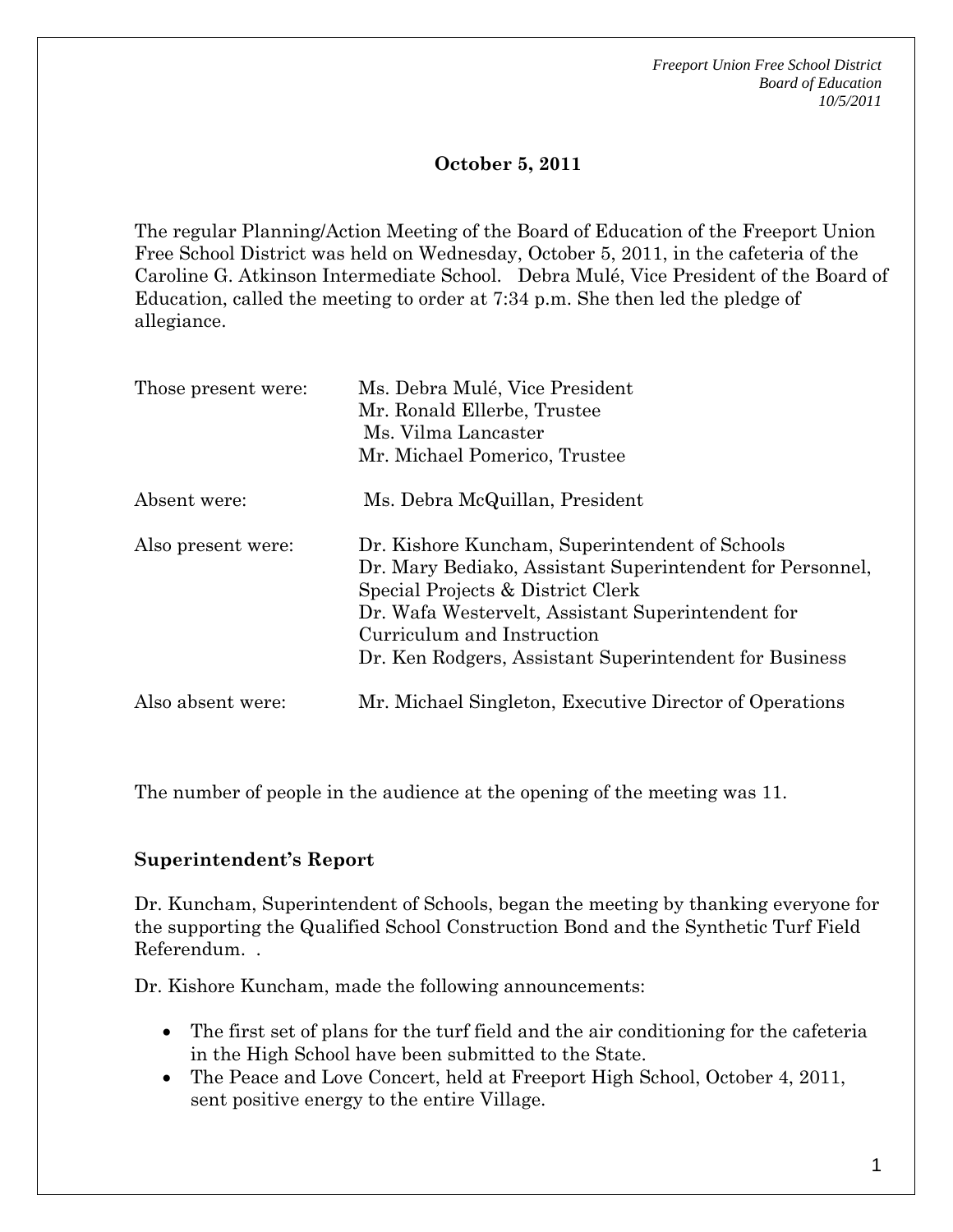- Thank you to all the Principals and parents and special thank you to Anne Marie Hudley- Simmons, Coordinator of the Arts and Doug Martines and the Audio-Visual Technicians for all their help in making this 3<sup>rd</sup> Annual event such a wonderful and successful one.
- A special thanks goes out to Freeport Cares and Freeport Pride under the direction of Ted Levy in helping celebrate Non-Violence along with Peace and Love.

A video with short clips of the event was shown.

- Congratulations to Alice Kane, Director of Pupil Personnel Service, who has successfully defended her doctoral thesis and is now Dr. Kane.
- Christine Petrullo, the Assistant Business Administrator, will be leaving Freeport for her home district. We wish her the best and thank her for the superior service and expertise the last 7 years.

Dr. Kuncham then introduced Mr. Vincent Cullen of Cullen and Danowski, LLP, Certified Public Accountants for Freeport Schools.

Mr. Cullen explained that every school district must hire firms to audit the district's finances according to New York State law. He was happy to give Freeport a "clean opinion" report which is the highest opinion a district can receive. In his opinion, the district is in good standing with its finances.

# **Questions from the Public**

The public was given the opportunity to address the Board of Education. Each speaker was allowed to address the Board for four minutes on any topic. The Board and administration addressed the comments from the public.

# **Items for Action**

On a motion by Mr. Pomerico and a seconded by Mr. Ellerbe the following item was approved:

#### **CSE/CPSE Minutes**

**BE IT RESOLVED,** that the Board of Education of the Freeport Union Free School District hereby accepts the minutes of the meetings of the committees on special education and preschool special education for the following dates:

July 19, 2011; August 9, 2011; September 8, 9, 13, 15, 16, 19, 20 21, 22, 2011.

The vote was unanimous, Ellerbe, Lancaster, Mulé and Pomerico.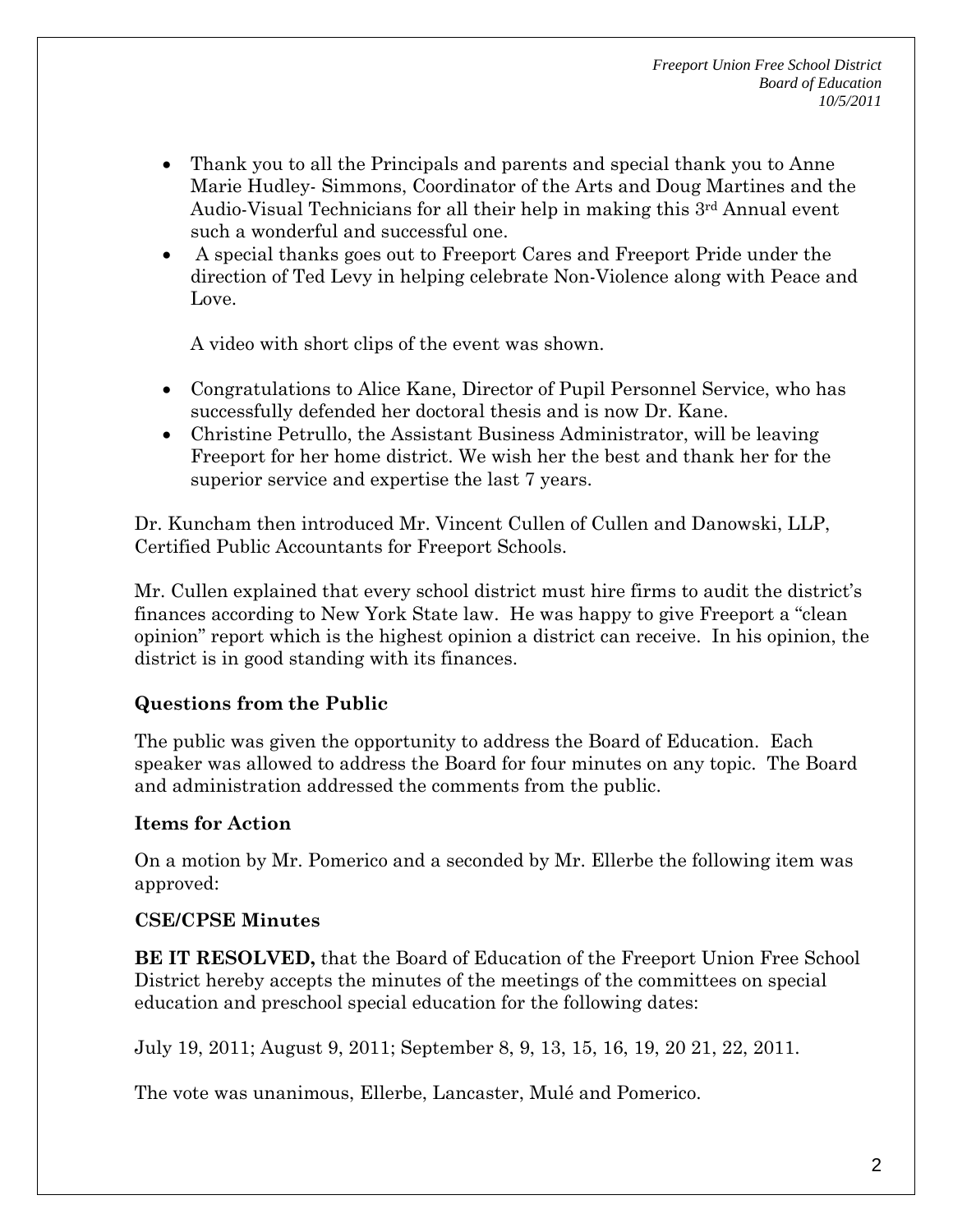On a motion by Mr. Ellerbe and a second by Ms. Lancaster the following item was approved:

#### **Acceptance of the First Reading of the Revised/New Board of Education Policies**

**BE IT RESOLVED,** that the Board of Education of the Freeport Union Free School District hereby acknowledges the receipt of and has had the opportunity to review the following revised/new Board of Education policies:

1330, 1332, 1334, 1336, 1510, 2130, 3110, 3280, 3410, 3420 4310, 5110, 5120, 5621 (new), 5410, 5510, 5511, 5520, 5620, 5621, 5640, 5660, 5680, 5760, 6112, 6120, 6122, 6130, 6140, 6170, 6210, 6212, 6212.1, 6471, 6510, 6550, 6551, 6570, 6571, 6572, 6573 (new), 7110, 7130, 7220, 7222, 7242, 7330, 7360, 7512, 7513, 7514, 7552, 7611, 7617, 7620, 7640, 7660, 7670, 8240.

The vote was unanimous, Ellerbe, Lancaster, Mulé and Pomerico.

On a motion by Ms. Lancaster and a seconded by Mr. Ellerbe the following item was approved:

#### **Authorization to Sign Agreements**

**BE IT RESOLVED**, that the Board of Education of the Freeport Union Free School District, hereby authorizes the President to execute on behalf of the Board the attached Employment Benefit Agreements between the District and the following Central Office Administrators for the 2011-12 school–year:

Dr. Mary Bediako, Assistant Superintendent for Personnel Dr. Wafa Westervelt, Assistant Superintendent for Curriculum and Instruction Mr. Michael Singleton, Executive Director for Operations.

The vote was unanimous, Ellerbe, Lancaster, Mulé and Pomerico.

On a motion by Mr. Pomerico and a seconded by Mr. Ellerbe the following item was approved:

#### **Resolution to Nominate a Delegate**

**BE IT RESOLVED**, that the Board of Education of the Freeport Union Free School District hereby nominates Ron Ellerbe as the Delegate for the New York State School Boards 2011 Convention representing Freeport Union Free School District.

**BE IT ALSO RESOLVED**, that Vilma Lancaster is hereby designated as the alternate should Mr. Ellerbe not be able to attend.